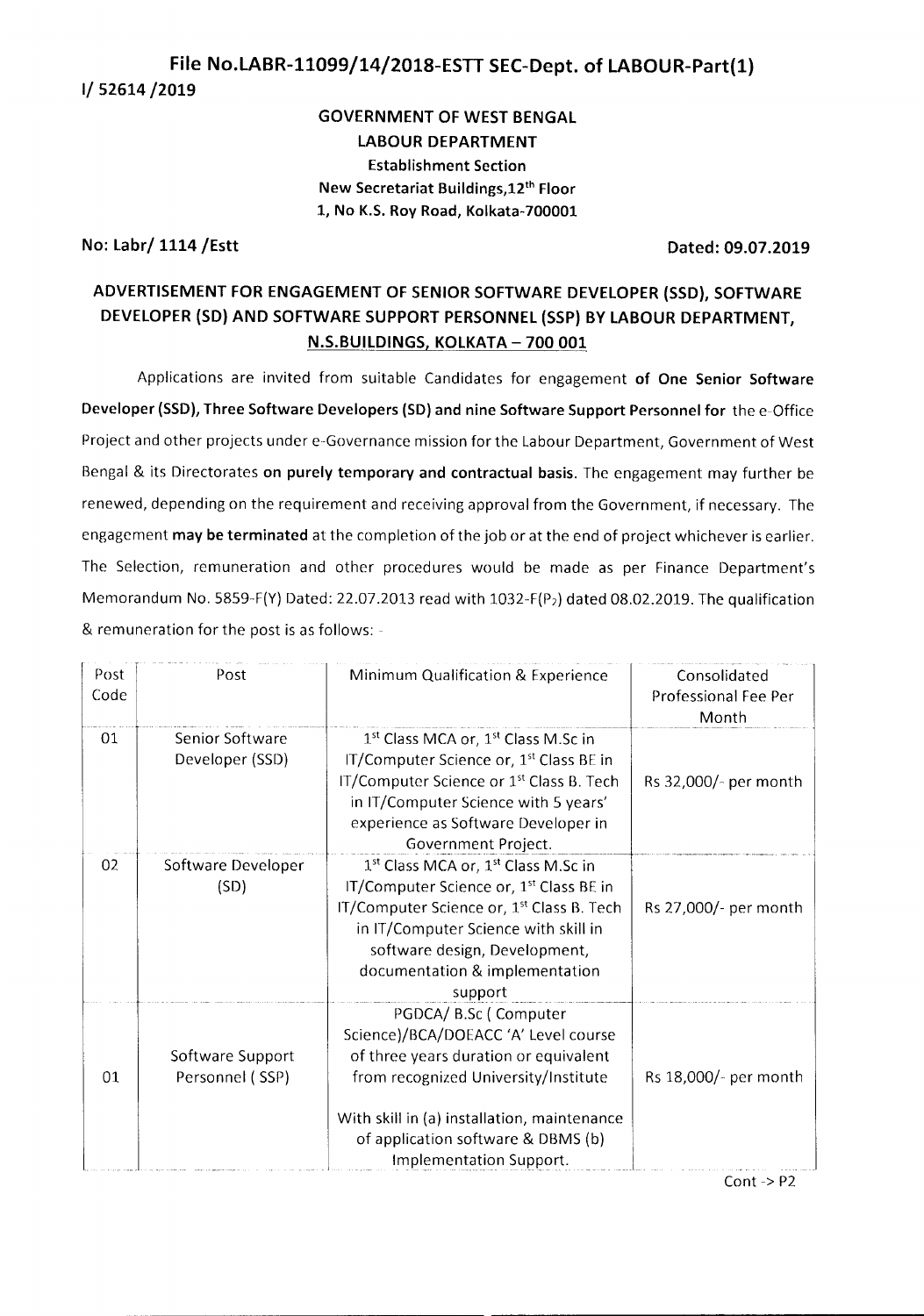# File No.LABR-11099/14/2018-ESTT SEC-Dept. of LABOUR-Part(1) 1/ 52614/2019

 $-2 -$ 

Interested candidates must send their detailed resume mentioning Name, Father's Name, DOB, Present & Permanent Address, Contact Number, E-mail, Self-Attested copy of Educational Qualification, Gender, Technical Skills, Professional Summary (Experience) etc. along with a recent photograph and copy of EPIC (Voter-ID Card)/Aadhar Card with strictly through E-mail at the E-mail address: egov.labour@gmail.com to the Labour Department, Government of West Bengal, N.S.Buildings, 12<sup>th</sup> Floor, Kolkata 700 001 by 31.07.2019 (up to 5 P.M.). No allowance for travel/stay for interview & computer skill test is admissible.

#### The Candidates shortlisted for Interview & Computer Skill Test will be intimated by E-mail only.

#### General Information:

- 1. For Contractual engagement for the above-mentioned post, candidates will be called on the basis of qualification and experience to appear for interview. Names of such candidates, information of interview date, time & venue will be intimated by E-mail onJy.
- 2. Candidates shall have to submit soft copies of self-attested certificates/documents along with their application during submission of application through email. Verification of documents in original will be done at the time of interview.
- 3. Candidates stating any wrong/false information during application and shall be liable for rejection of candidate and will be debarred from applying for any Post in future. No further communication will be made for the same from this end.
- 4. Decision of the selection committee shall be final, which would be binding on all applicants and all concerned.
- 5. Candidates also aware that the post is purely temporary against a scheme with fixed remuneration and on contract basis for one-year duration and does not have any possibility of being permanent at any point of time in future.

Application received after the last date & time of application will be summarily rejected and would not be considered for any further correspondence.

 $\int$ Se )~*If* Additional Chie Secretary to the Government of West Bengal